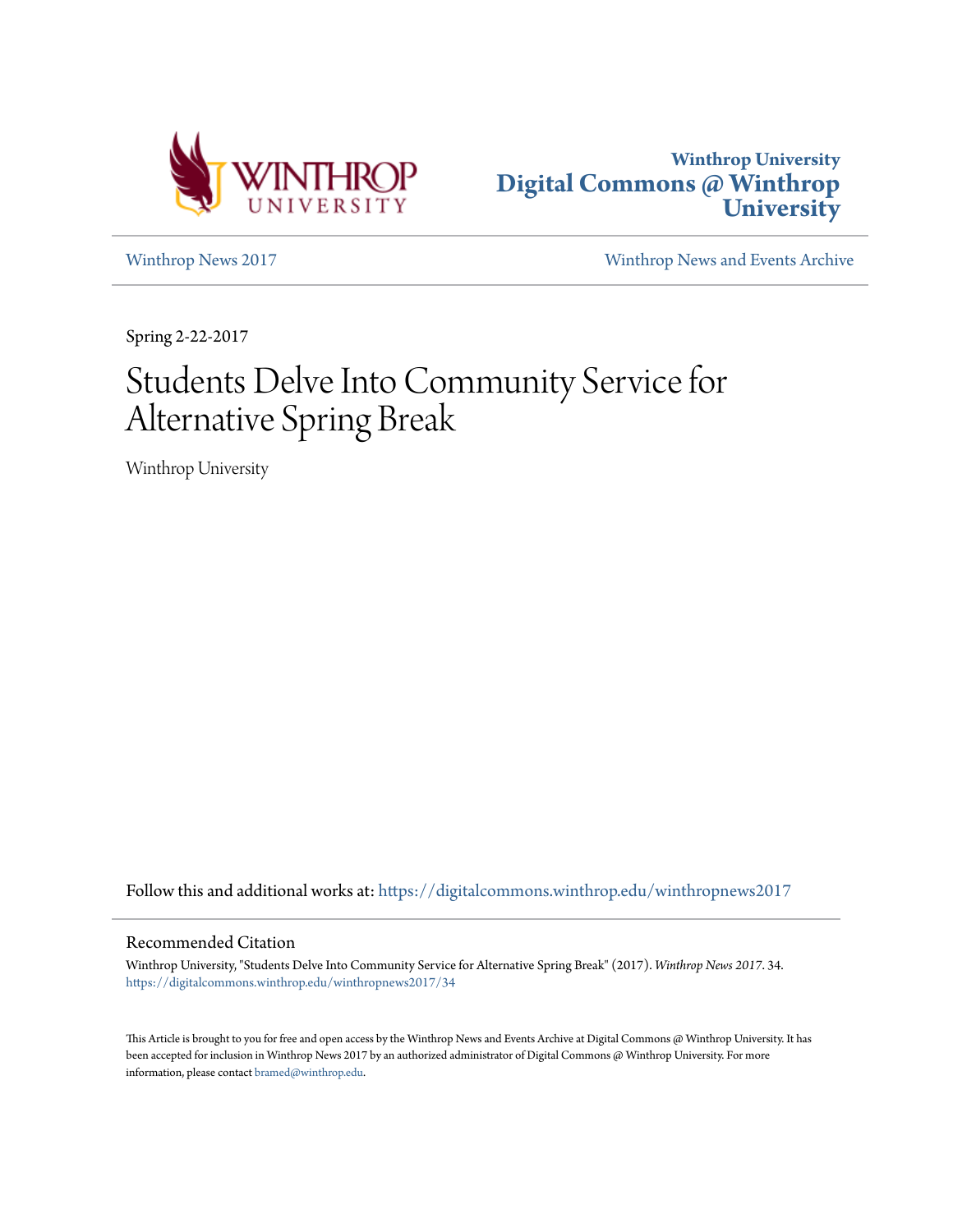

**AFFAIRS ATHLETICS GIVING**

02/22/2017

**ABOUT ADMISSIONS & AID ACADEMICS STUDENT**

**C** SHARE 上级车。

All News

Archives

RSS News Feeds

Winthrop in the News

# **Students Delve Into Community Service for Alternative Spring Break**

# **Quick Facts**

**The three service sites for this year's Alternative** Spring Break program are Chattanooga, Tennessee; Savannah, Georgia; and Pulaski, Virginia.

Spring Break is March 13-17



A previous Alabama spring break trip

Read more about the upcoming trips:

ROCK HILL, SOUTH CAROLINA — Approximately 50 Winthrop University students will spend their March 13-17 Spring Break helping others.

From constructing a new hiking trail to helping those in need to working with non-profit agencies, students will find lots of opportunities to engage in meaningful community service through the **Alternative Spring Break** program.

Offered by the Center for Career and Civic Engagement, Alternative Spring Break gives students the chance to complete communitybased service projects in other cities while also learning more about the cultures and world around them.

This year's three service sites include repeat visits to Savannah, Georgia, and Pulaski, Virginia; and a new visit to Chattanooga, Tennessee.

**\*Savannah, Georgia:** As one of the oldest cities in America, Savannah buzzes with history, creativity, arts and culture. Students on this trip will focus on food insecurity and poverty, and work with Hands On Savannah, an organization that finds critical needs in the area and finds people to help meet those needs, all in the spirit of volunteerism and community.

**\*Pulaski, Virginia:** Pulaski is a small Appalachian town with a unique lifestyle and culture. Students will work with the organization Beans and Rice, Inc., a company whose mission is to make a positive impact on the local community, on a variety of service needs.

**\*Chattanooga, Tennessee:** Chattanooga has received national recognition for its renaissance in the downtown area and the redevelopment of the riverfront. Students will help construct the Cumberland Trail, a new ambitious hiking trail project. It's truly a grassroots effort, with communities along the trail and others driving the project. Students on this trip will hike every day to get to the trail.

Past trips have sent students to Selma, Alabama; Atlanta, Georgia; Harlan, Kentucky; Pittsburgh, Pennsylvania; St. Augustine, Florida; and New Orleans, Louisiana.

Interested in learning more about Alternative Spring Break, including how to participate next year?